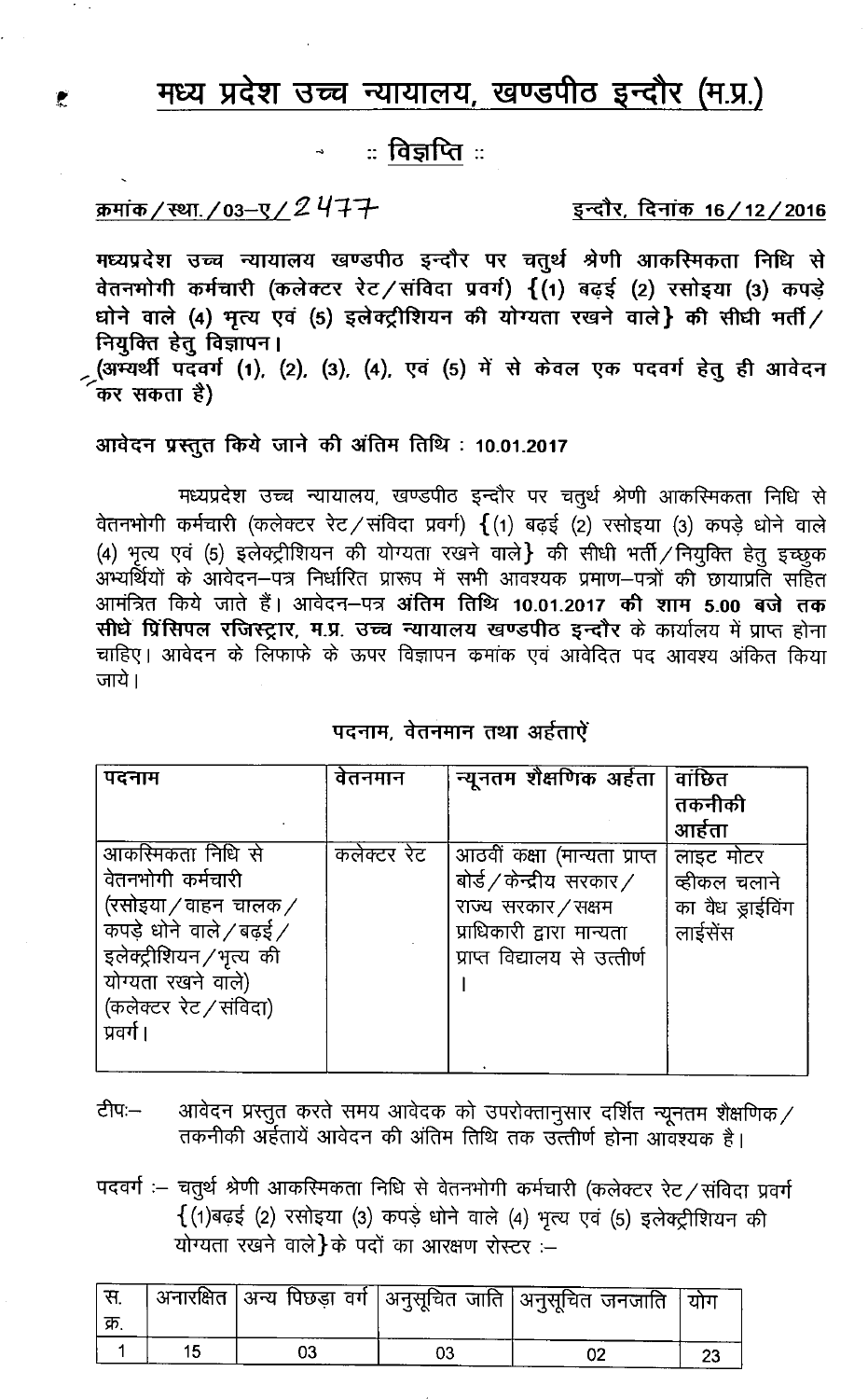$\mathbf{r}$ 

आवेदक की आवेदन प्रस्तुत करने की अंतिम तिथि अर्थात् दिनांक 01.01.2017 को न्यूनतम 18 वर्ष की आयु पूर्ण होना ऑवश्यक है, उक्त तिथि पर ही अधिकतम आयु सीमा की गणना, म.प्र. शासन, सामान्य प्रशासन विभाग, मंत्रालय भोपाल के परिपत्र क्रमांक सी -3-5/2001/3/1 भोपाल, दिनांक 17 अगस्त, 2004 के अनुसार, निम्नानुसार होगी :-

| (1) पुरूष आवेदक (अनारक्षित वर्ग)                                      | $= 35$ वर्ष       |
|-----------------------------------------------------------------------|-------------------|
| (2) पुरूष आवेदक (आरक्षित वर्ग)<br>(अनु.जाति / अनु.जनजाति / अ.पि.वर्ग) | $= 40$ वर्ष       |
| (3) महिला आवेदक (अनारक्षित वर्ग)                                      | $=35+10=45$ and   |
| (4) महिला आवेदक (आरक्षित वर्ग)<br>(अन्.जाति / अन्.जनजाति / अ.पि.वर्ग) | $=35+5+10=50$ and |
| (5) महिला आवेदक (अनारक्षित वर्ग)<br>(विधवा, परित्यकता, तलाकशुदा)      | $=35+5+10=50$ dg  |

(6) विधवा, परित्यकता, तलाकशुदा महिला आवेदक =35+5+10+5=55 वर्ष (अनु.जाति / अनु.जनजाति / अ.पि.वर्ग)

नोटः विकलांगों एवं भूतपूर्व सैनिकों को भी मध्यप्रदेश शासन के नियमानुसार आयु-सीमा में छूट दी जायेगी।

### 3. परीक्षा शुल्क :-

अनारक्षित वर्ग के उम्मीदवारों के लिये रूपये 250 / – परीक्षा शुल्क एवं आरक्षित वर्ग (अनूसूचित जाति /अनुसूचित जनजाति / अन्य पिछड़ा वर्ग /विकलांग) के उम्मीदवारों हेतु रूपये 200 / – परीक्षा शुल्क देय होगा। परीक्षा शुल्क की राशि प्रिंसिपल रजिस्ट्रार, म.प्र. उच्च न्यायालय खण्डपीठ इन्दौर के नाम से इन्दौर में अदायगी योग्य बैंक डिमाण्ड ड्राफ्ट से स्वीकार की जावेगी। डिमाण्ड ड्राफ्ट आवेदन-पत्र के साथ संलग्न किया जावे तथा डिमाण्ड ड्राफ्ट के पीछे अभ्यर्थी का नाम, पिता का नाम, निवास का पता व मोबाइल नंबर का आवश्यक रूप से उल्लेख करें।

## 4. अनुवीक्षण (स्क्रीनिंग)/परीक्षा (उपरोक्त सभी प्रवर्गों के पदों हेतु) :- (30 अंक)

अंतिम तिथि तक प्राप्त आवेदन–पत्रों की जांच उपरांत पात्र एवं अपात्र अभ्यर्थियों की सूची तैयार कर म.प्र. उच्च न्यायालय खण्डपीठ इन्दौर के सूचना पटल पर चस्पा की जावेगी और म.प्र. उच्च न्यायालय की वेबसाइट www.mphc.in पर डाली जावेगी। अनुवीक्षण (स्क्रीनिंग) / परीक्षा हेतु पृथक से कोई पत्र अभ्यर्थी को नहीं भेजा जावेगा। अनुवीक्षण (स्क्रीनिंग) / परीक्षा समिति से समक्ष म.प्र. उच्च न्यायालय खण्डपीठ इन्दौर में अभ्यर्थी को समस्त अर्हकारी मूल प्रमाण-पत्रों के साथ मूल पहचान-पत्र सहित उपस्थित होना अनिवार्य होगा। साक्षात्कर के समय आरक्षित वर्ग के समस्त अभ्यर्थियों को सक्षम अधिकारी (जो अनुविभागीय अधिकारी से निचले स्तर का न हो) द्वारा प्रदत्त स्थायी जाति प्रमाण-पत्र मूलतः एवं संत्यापित पठनीय छायाप्रति प्रस्तुत करना आवश्यक है। अभ्यर्थियों की संख्या या अन्य समूचित कारण से अनुवीक्षण (स्क्रीनिंग) / परीक्षा से छूट प्रदान की जा सकती है। अनुवीक्षण (स्क्रीनिंग)/परीक्षा में प्राप्त अंकों को अंतिम चयन सूची तैयार करते समय नहीं जोड़ा जावेगा।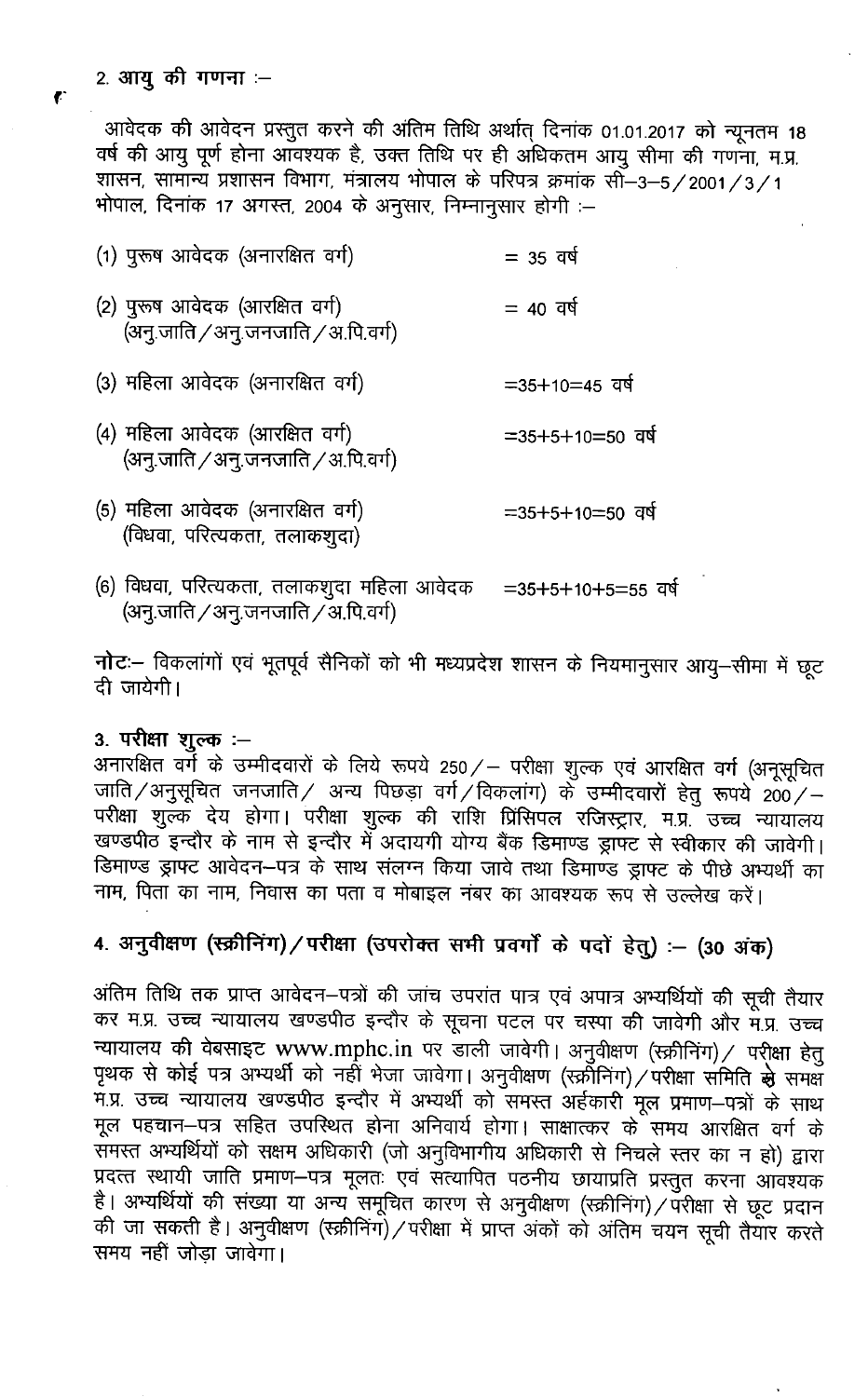### 5. साक्षात्कार :– (20 अंक)

अनुवीक्षण (स्क्रीनिंग) / परीक्षा में सफल अभ्यर्थियों की सूची 1:4 में तैयार कर म.प्र. उच्च न्यायालय खण्डपीठ इन्दौर के सूचना पटल पर चस्ता की जावेगी और म.प्र. उच्च न्यायालय की वेबसाइट www.mphc.in पर डाली जावेगी, ऐसे अभ्यर्थी मुख्य साक्षात्कार हेतु उपस्थित होने के पात्र होंगे, लेकिन उन्हें पृथक से कोई पत्र नहीं भेजा जावेगा। वे उच्च न्यायॉलय के सूचना पटल पर चस्पा की गई सूची और उच्च न्यायालय की वेबसाइट www.mphc.in पर डाली गई सूची देखकर जानकारी प्राप्त कर सकेंगें। मुख्य साक्षात्कार 20 अंक का होगा। मुख्य साक्षात्कार में प्राप्त अंकों के आधार पर ही मेरिट के अनुसार केटेगरी वाईज अभ्यर्थियों की चयन सूची एवं प्रतीक्षा सूची तैयार की जायेगी।

चयन एवं अभ्यर्थिता के संबंध में अन्य आवश्यक जानकारी :-6.

(1) अभ्यर्थी केवल एक पदवर्ग हेतु आवेदन प्रस्तुत कर सकेगा। यदि अभ्यर्थी एक से अधिक<br>पदवर्ग हेतु आवेदन प्रस्तुत करता है तो उसकी अभ्यर्थिता निरस्त हो जावेगी और उसके<br>आवेदन ⁄आवेदनों पर विचार नहीं किया जायेगा।

वही अभ्यर्थी नियुक्ति के लिये पात्र होंगे जो मध्यप्रदेश सिविल सेवा (सेवा की सामान्य  $(2)$ शर्तें) नियम 1961 द्वारा निर्धारित समस्त मापदण्ड की पूर्ति करते हो एवं नियम 6 के अनुसार<br>नियुक्ति के लिये अपात्र न हो। मध्यप्रदेश सिविल सेवा (सेवा की सामान्य शर्तें) नियम 1961 के नियम 6 के अनुसार नियुक्ति के लिए वह उम्मीदवार अपात्र होगा जो निम्न में से कोई हो:-

(क) पुरूष उम्मीदवार, जिसकी एक से अधिक पत्नियां जीवित हों। इसी प्रकार महिला उम्मीदवार जिसने किसी ऐसे व्यक्ति से विवाह किया हो जिसकी पहले से ही एक पत्नी जीवित हो। ऐसे मामले में शासन ही अन्यथा निर्णय ले सकता है। अर्थात् यदि शासन का इस बात से समाधान हो जाए कि ऐसा करने का पर्याप्त कारण है, तो वह इस प्रतिबंध से छूट दे सकता है। (ख) जो शारीरिक और मानसिक रूप से स्वस्थ नहीं पाया जाए।

(ग) जिसे महिलाओं के विरूद्ध किसी अपराध का सिद्ध दोष ठहराया गया हो।

(घ) जिसकी दो से अधिक संतान हैं, जिनमें से एक का जन्म 26 जनवरी 2001 को या उसके पश्चात् हुआ है। (परन्तु निरर्हित नहीं होगा यदि एक संतान के जीवित रहते आगामी प्रसव में दो या दो से अधिक संतान का जन्म होता है)

(3) पदों की संख्या में कमी/वृद्धि हो सकती है अर्थात् पदों की संख्या परिवर्तनीय है।

(4) चयन प्रक्रिया को संशोधित या निरस्त करने का पूर्ण अधिकार माननीय मुख्य न्यायाधिपति उच्च न्यायालय, जबलपुर को है।

(5) अभ्यर्थियों के मूल प्रमाण-पत्रों के निरीक्षण व सत्यापन की कार्यवाही मुख्य साक्षात्कार दिनांक को भी होगी और उन्हें मूल पहचान पत्र के साथ उपस्थित होना होगा।

(6) यदि कोई अभ्यर्थी विज्ञापन की शर्तें पूरी न करते हुये भी आवेदन प्रेषित करता है या उसका आवेदन पत्र त्रुटिपूर्ण पाया जाता है अथवा उसमें असत्य जानकारी दी है अथवा कोई जानकारी नहीं दी है अथवा किसी जानकारी को छिपाया है तो ऐसी स्थिति में किसी भी स्तर/प्रक्रम पर उसका प्रवेश, चयन और उसकी अभ्यर्थिता निरस्त की जा सकेगी तथा इस संबंध में कोई पत्र व्यवहार स्वीकार नहीं होगा।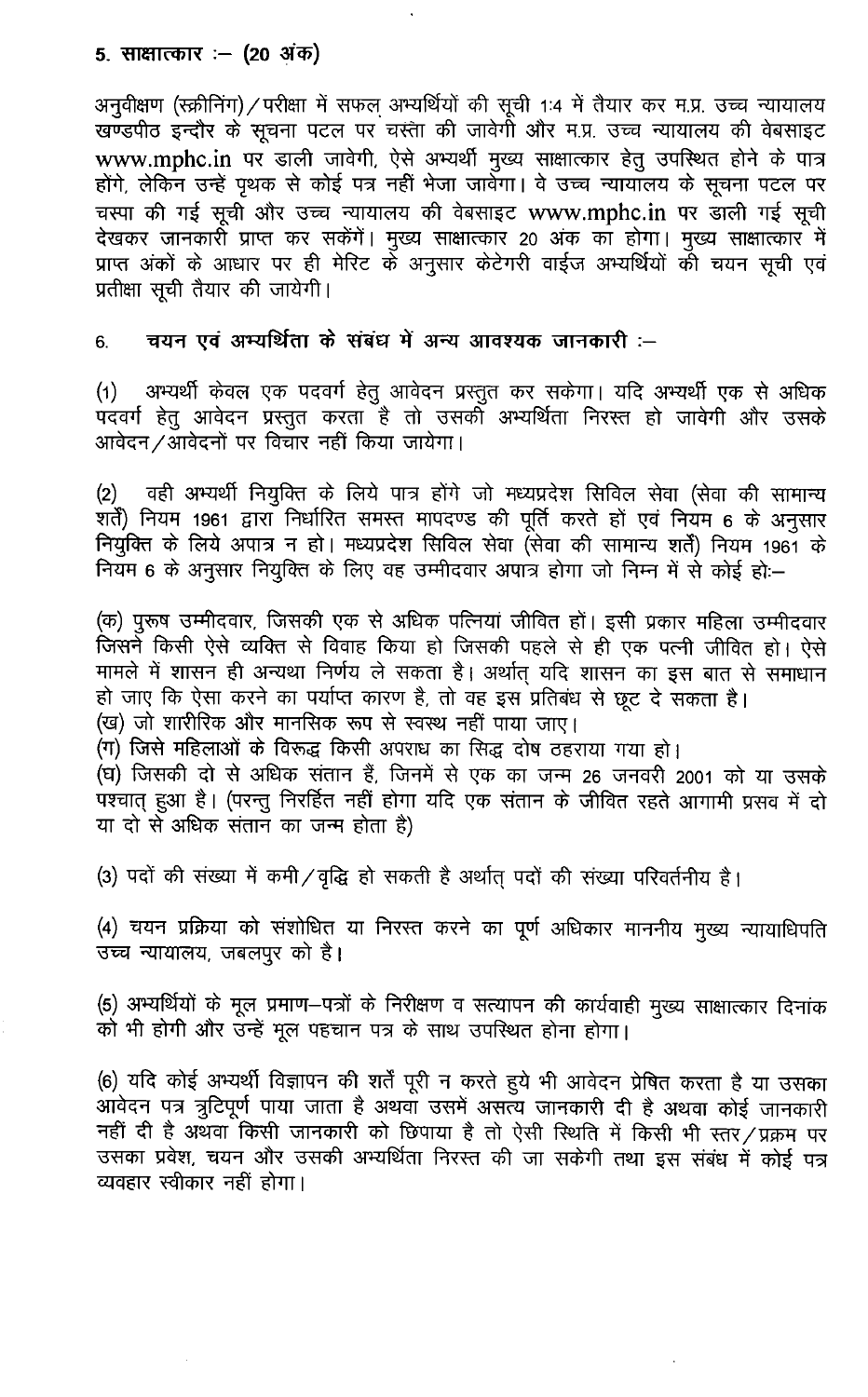(7) आरक्षित प्रवर्ग (अनुसूचित जाति / अनुसूचित जनजाति / अन्य पिछड़ा वर्ग) के अभ्यर्थी मध्यप्रदेश शासन, सामान्य प्रशासन विभाग, भोपाल द्वारा जारी परिपत्र क्रमांक एफ 7-2/96/आ. प्र. / एक, दिनांक 01.08.1996 एवं क्रमांक एफ- 7-2/96/आ.प्र. / एक, दिनांक 12.03.1997 में दिये गये निर्देशों के अध्यधीन सक्षम प्राधिकारी द्वारा जारी स्थायी जाति प्रमाण-पत्र ही प्रस्तुत करें अन्यथा उनकी अभ्यर्थिता अनारक्षित प्रवर्ग के तहत विचार में ली जावेगी।

(8) विज्ञप्ति प्रकाशन तिथि के पूर्व एवं अंतिम तिथि के पश्चात् प्राप्त होने वाले आवेदन–पत्रों पर कोई विचार नहीं किया जायेगा।

(9) अनुवीक्षण / साक्षात्कार दिनांक की सूचना म.प्र. उच्च न्यायालय खण्डपीठ इन्दौर के सूचना पटल एवं म.प्र. उच्च न्यायालय की वेबसाइट www.mphc.in पर प्रदर्शित की जावेगी। साक्षात्कार हेतु पृथक से सूचना / प्रवेश-पत्र जारी नहीं किया जावेगा।

(10) यदि किसी अभ्यर्थी के विरूद्ध कोई दाण्डिक प्रकरण किसी पुलिस थाने / न्यायालय में विचाराधीन हो अथवा किसी न्यायालय से निराकृत हो चुका हो अथवा उसे दोषसिद्ध कर दण्डित किया गया हो तो निर्णय/संबंधित अधिनियम एवं धारा सहित प्रकरण क्रमांक आदि की जातकारी अनिवार्यतः दें।

 $5.12$ 

(देवेन्द्र सिंह सोलंकी) प्रिंसिपल रजिस्ट्रार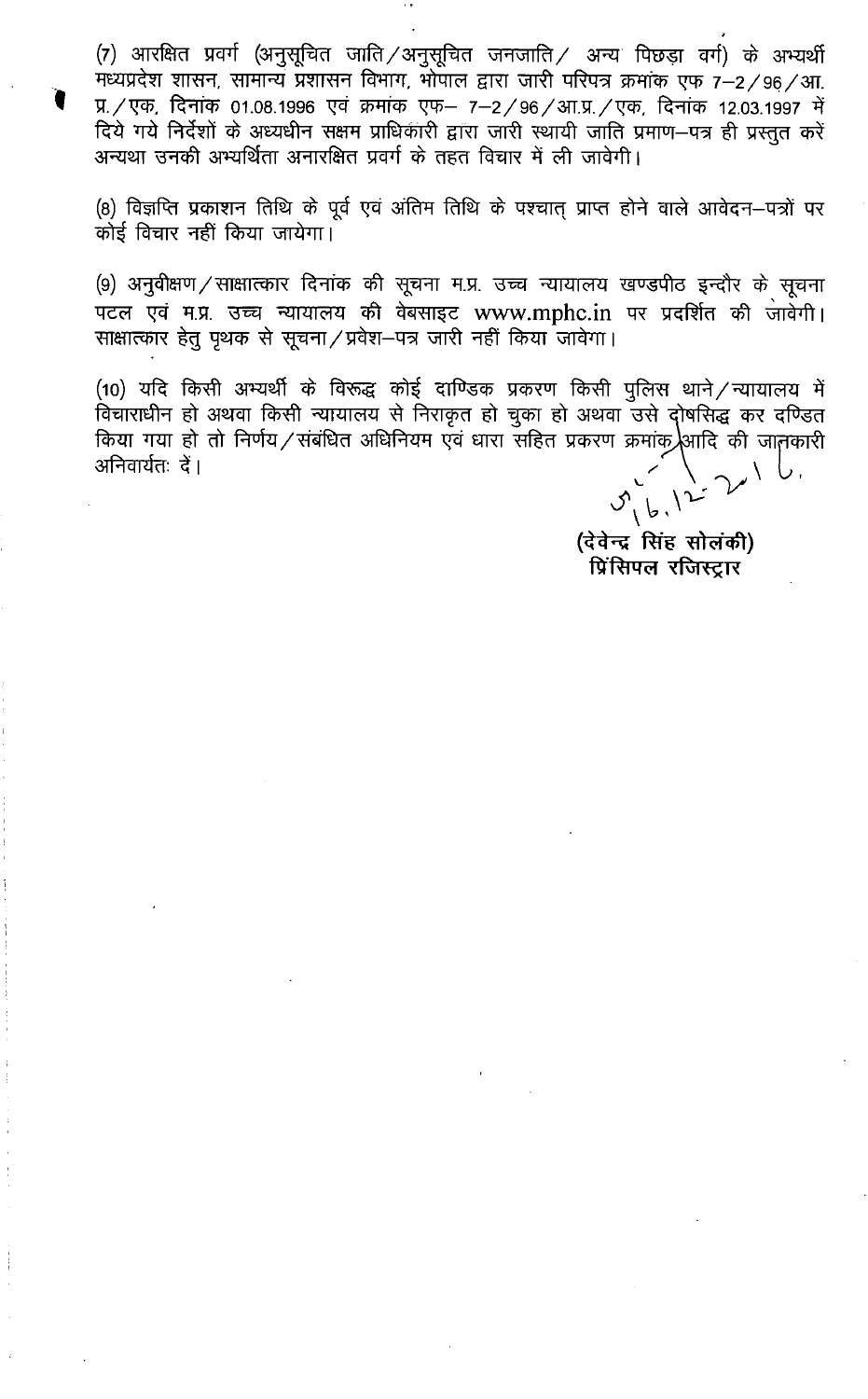# मध्यप्रदेश उच्च न्यायालय: खण्डपीठ इन्दौर

मध्यप्रदेश उच्च न्यायालय, खण्डपीठ इन्दौर पर, चतुर्थ श्रेणी आकस्मिकता निधि से वेतनभोगी कर्मचारी (कलेक्टर<br><u>रेट ⁄ संविदा</u> प्रवर्ग) {(1) वाहन चालक, (2) रसोइया, (3) कपड़े घोने वाले (4) भृत्य (5) इलेक्ट्रीशियन एवं (6) बढ़ई<br>की य

| प्रति, | श्रीमान प्रिंसिपल रजिस्ट्रार महोदय,<br>म.प्र. उच्च न्यायालय.<br>खण्डपीठ इन्दौर (म.प्र.) |                 |
|--------|-----------------------------------------------------------------------------------------|-----------------|
|        | (अभ्यर्थी केवल एक पद प्रवर्ग हेतु ही आवेदन कर सकता है)                                  |                 |
| 1.     |                                                                                         |                 |
| 2.     | लिंग / Sex (सही खाने में $\sqrt{}$ निशान लगायें) :         पुरूष / Male                 | स्त्री / Female |
| 3.     |                                                                                         |                 |
| 4.     |                                                                                         |                 |
| 5.     | श्रेणी / केटेगरी : अनारक्षित / UR, अजा / SC, अजजा / ST, अपिव / OBC                      |                 |
| 6.     | क्या आप अस्थिबाधित विकलांग हैं ?                                                        |                 |
| 7.     | क्या आप मध्य प्रदेश के मूल निवासी हैं ?                                                 |                 |
| 8.     | क्या आप भूतपूर्व सैनिक हैं ?                                                            |                 |
| 9.     | क्या आप आयु सीमा में छूट का लाभ लेना चाहते हैं ? (हां या नहीं में उत्तर दें)            |                 |
|        |                                                                                         |                 |
| 10.    | स्थायी पता/Permanent Address<br>(जिला, प्रदेश एवं पिनकोड सहित)                          |                 |
| 11.    | (जिला, प्रदेश एवं पिनकोड सहित)                                                          |                 |
|        | 12. (ए) मोबाईल/फोन नम्बर (यदि हो, तो):<br>12. (बी) आधार कार्ड नम्बर (यदि हो, तो):       |                 |
|        |                                                                                         |                 |

शैक्षणिक योग्यता का विवरणः 13.

ţ

| स.क.। | परीक्षा का नाम                            | बोर्ड / स्कूल / संस्था | ਰਖ | प्राप्तांकों   टीप यदि कोई हो<br> का प्रतिशत   उत्तीर्ण / अनुत्तीर्ण |
|-------|-------------------------------------------|------------------------|----|----------------------------------------------------------------------|
|       | आठवीं                                     |                        |    |                                                                      |
| 2     | दसवीं                                     |                        |    |                                                                      |
| 3     | अन्य कोई शैक्षणिक / तकनीकी <br>योग्यता    |                        |    |                                                                      |
| 4     | विहन चालन की योग्यता,<br>लायसेंस का विवरण |                        |    |                                                                      |

 $\overline{\mathbf{5}}$